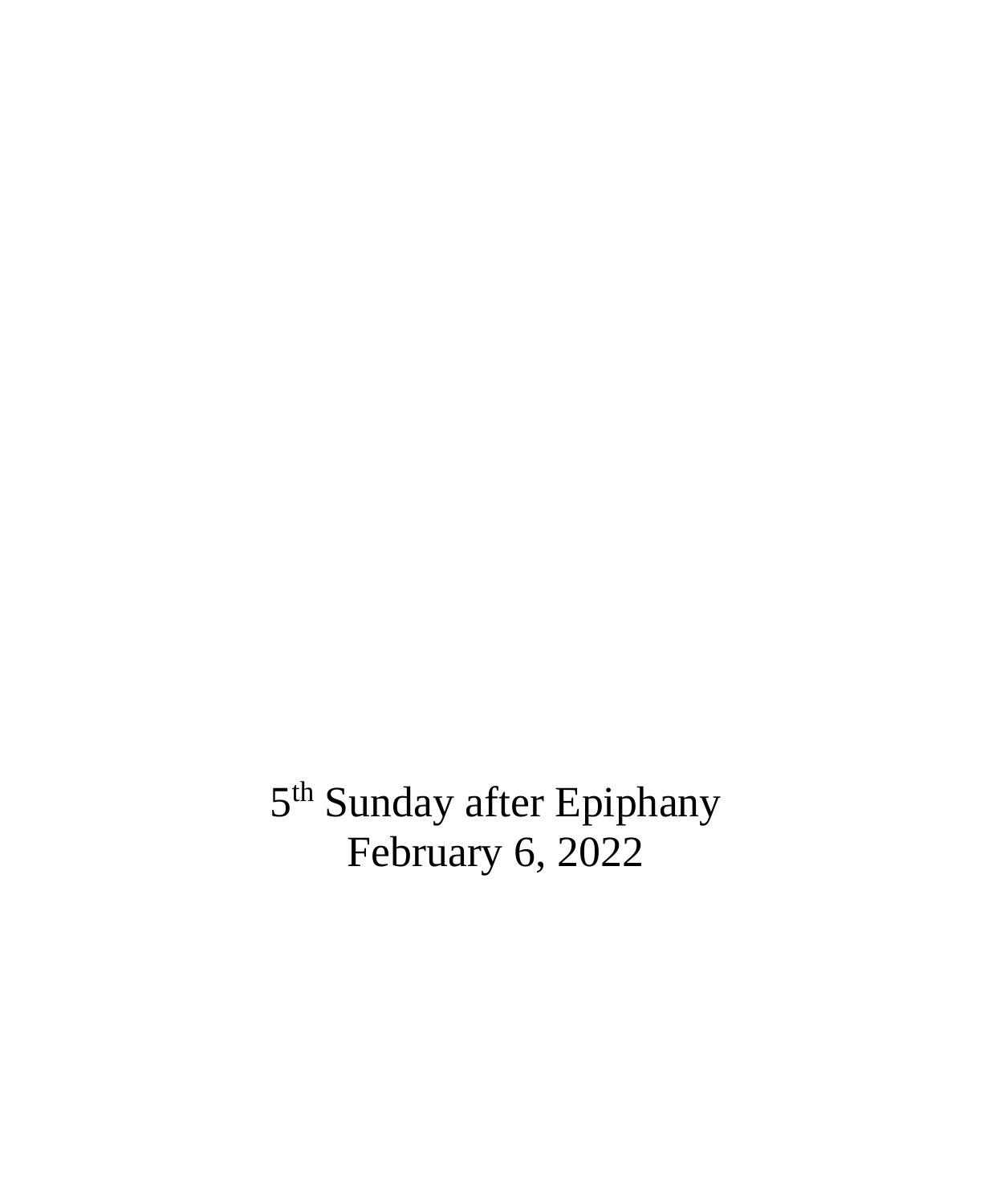**Welcome to Village Lutheran Church!** We rejoice that you are with us today. If you are a visitor, please complete a "Visitor's Card" found in the pew rack and then place it in the offering plate or hand it to an usher. If you are new to the area, are seeking a church home, or are currently without pastoral care, Pastor Joel Biermann or Vicar Drew Oswald would enjoy the chance to meet you and learn how Village can best serve you.

**The Lord's Supper** We welcome to the altar to receive the Lord's Supper those who are members of congregations of The Lutheran Church—Missouri Synod (LCMS) or church bodies in fellowship with the LCMS. This historic practice of the Church flows from Christ's teaching in Holy Scripture that those who receive His body and blood should be able to examine themselves (1 Cor. 11:28), that they discern the body of Christ present in the Supper (1 Cor. 11:29), and that there are to be no divisions (doctrinal or otherwise) among those who receive His body and blood (1 Cor. 11:18). The Supper is given by Christ that we may live free from sin's guilt. Should you struggle with guilt after receiving the Supper, Pastor is available for private confession and absolution. Those who do not receive the Supper may come forward for a blessing, crossing their arms over their hearts to indicate such. Gluten-free host is available; speak with Pastor before the service to request such. If mobility challenges prevent you from ascending the stairs to the altar, inform Pastor that he may bring the Supper to you. Ushers are available to offer a hand to those ascending the stairs. Should you have any questions, please see Pastor before the service.

### **In Our Prayers:**

**Strength and healing** Alison (friend of Charlotte), Audrey (mother of Lexine), Ava, Betty, Bill, Cemantha (niece of Dan), Cindy (friend of Scott and Cheryl), Dan, David, Don (brother of Judy), Dorothy, Elizabeth, Glen (father of Laura), Jackson (grandson of Scott & Cheryl), Jan (mother of Paul), Jill, Jim & Penny (friends of Bill & Debra), John (friend of Sharon), Luke, Michael (son of Mary) Mike (son-in-law of Judy & Mike), Peter, Preston (nephew of Judy), Rebecca (niece of Dan), Scott, Stephanie, Valerie (wife of Jack), Wayne; **Those suffering from disasters; Christians suffering persecution; Our homebound members; Those who rejoice; Those who mourn** especially family, friends, congregation of Anna Lea**; Those in the military,** especially Tom and Aaron; **Those outside the faith that the Spirit would call them to faith,**  especially Ken, Michael and Sarah; **Village Lutheran Preschool, its students, staff, and families, and other efforts of this congregation** Director Nicole, teachers Kristi, Kim, and Berkley, and aids Blair and Dawn, and Quarterlife ministry and Call Committee**; All Seminary students and Washington University students** that the Spirit would instill and strengthen their faith in Christ; **All missionaries,** especially Phillip (Francophone Africa), David & Jennifer (Dominican Republic), and Tirzah (Dominican Republic); **The community in which we live,** specifically its residents, civic leaders, government officials, and educational institutions; **Those who are unemployed or underemployed.**

### **Serving Us Today**

Preacher: Vicar Drew Oswald Assistant: Seminarian Adam Tanney Coffee Hour: Eric and Hannah Jackson *NEXT WEEK*: (no one has signed up) Altar Guild: Steve & Jerri Bryant and Luther & Sarah Gulseth

Flowers are given in grateful thanksgiving to God for His abundant blessings and in honor of all of the saints who have gone before us.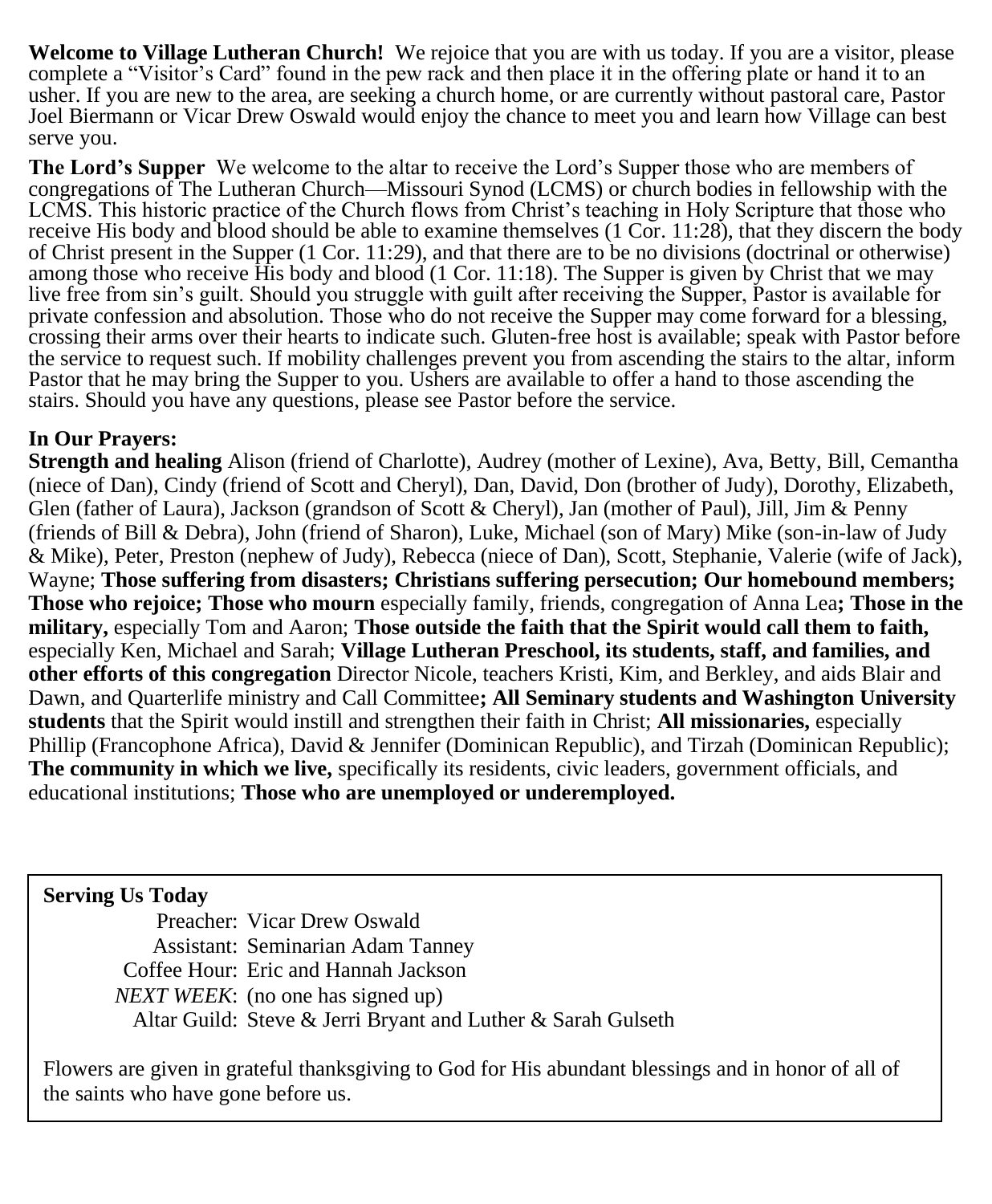### **Pastor's Welcome**

**Hymn of Invocation** *LSB 507* "Holy, Holy, Holy"

### *Stand*

### **Confession and Absolution** *LSB 151*

- **P** In the name of the Father and of the  $\pm$  Son and of the Holy Spirit.
- C **Amen.**
- $\mathbf{P}$  If we say we have no sin, we deceive ourselves, and the truth is not in us.
- C **But if we confess our sins, God, who is faithful and just, will forgive our sins and cleanse us from all unrighteousness.**

### *Silence for reflection on God's Word and for self-examination.*

- $\mathbf{P}$  Let us then confess our sins to God our Father.
- C **Most merciful God, we confess that we are by nature sinful and unclean. We have sinned against You in thought, word, and deed, by what we have done and by what we have left undone. We have not loved You with our whole heart; we have not loved our neighbors as ourselves. We justly deserve Your present and eternal punishment. For the sake of Your Son, Jesus Christ, have mercy on us. Forgive us, renew us, and lead us, so that we may delight in Your will and walk in Your ways to the glory of Your holy name. Amen.**
- $\mathbb{P}$  Almighty God in His mercy has given His Son to die for you and for His sake forgives you all your sins. As a called and ordained servant of Christ, and by His authority, I therefore forgive you all your sins in the name of the Father and of the  $\pm$  Son and of the Holy Spirit.
- C **Amen.**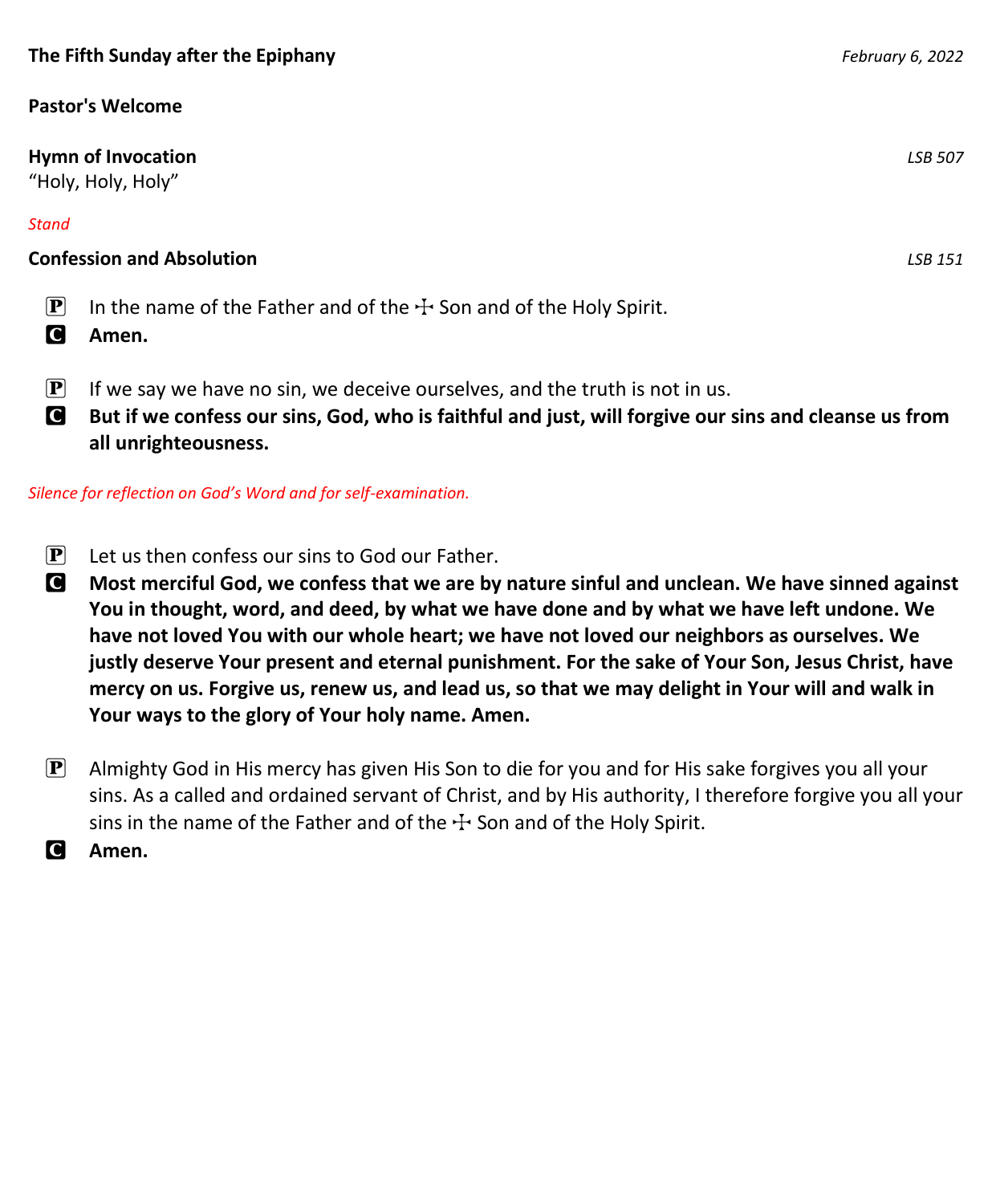- A O God, be not far from me; O my God, make haste to help me!  $\overline{A}$  My mouth will tell of your righteous acts, of your deeds of salvation | all the day,\* for their number is past my | knowledge. C **With the mighty deeds of the Lord GOD | I will come;\* I will remind them of your righteousness, | yours alone.**  $\mathbf{A}$  O God, from my youth you have | taught me,\* and I still proclaim your | wondrous deeds. C **So even to old age and gray hairs, O God, do not for- | sake me,\* until I proclaim your might to another generation, your power to all | those to come.** C **Glory be to the Father and | to the Son**\* **and to the Holy | Spirit; as it was in the be- | ginning,**\* **is now, and will be forever. | Amen.**
	- $[A]$  O God, be not far from me; O my God, make haste to help me!

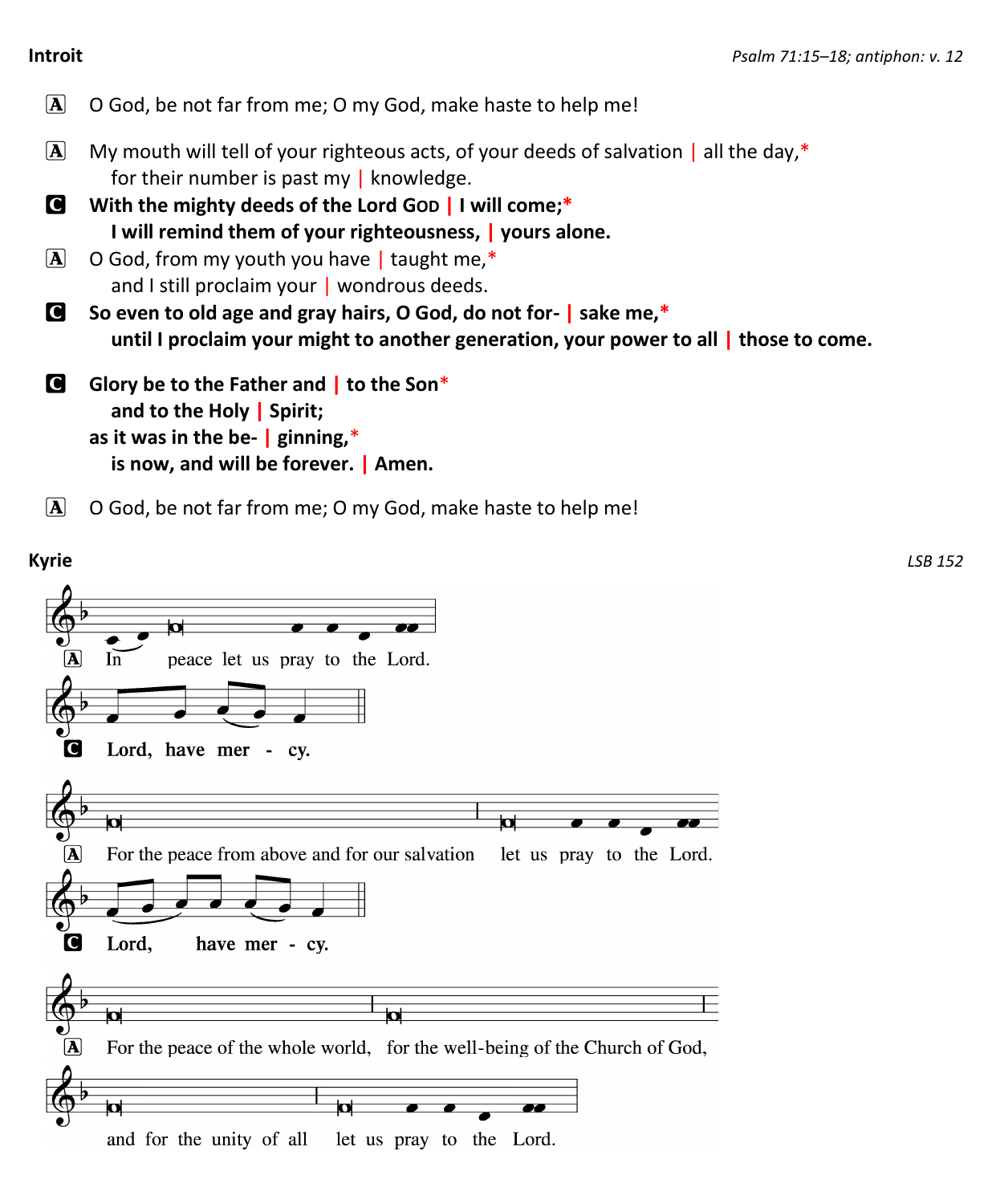

Lord Je-sus Christ, on-ly Son of the Fa-ther, Lord God, Lamb of God: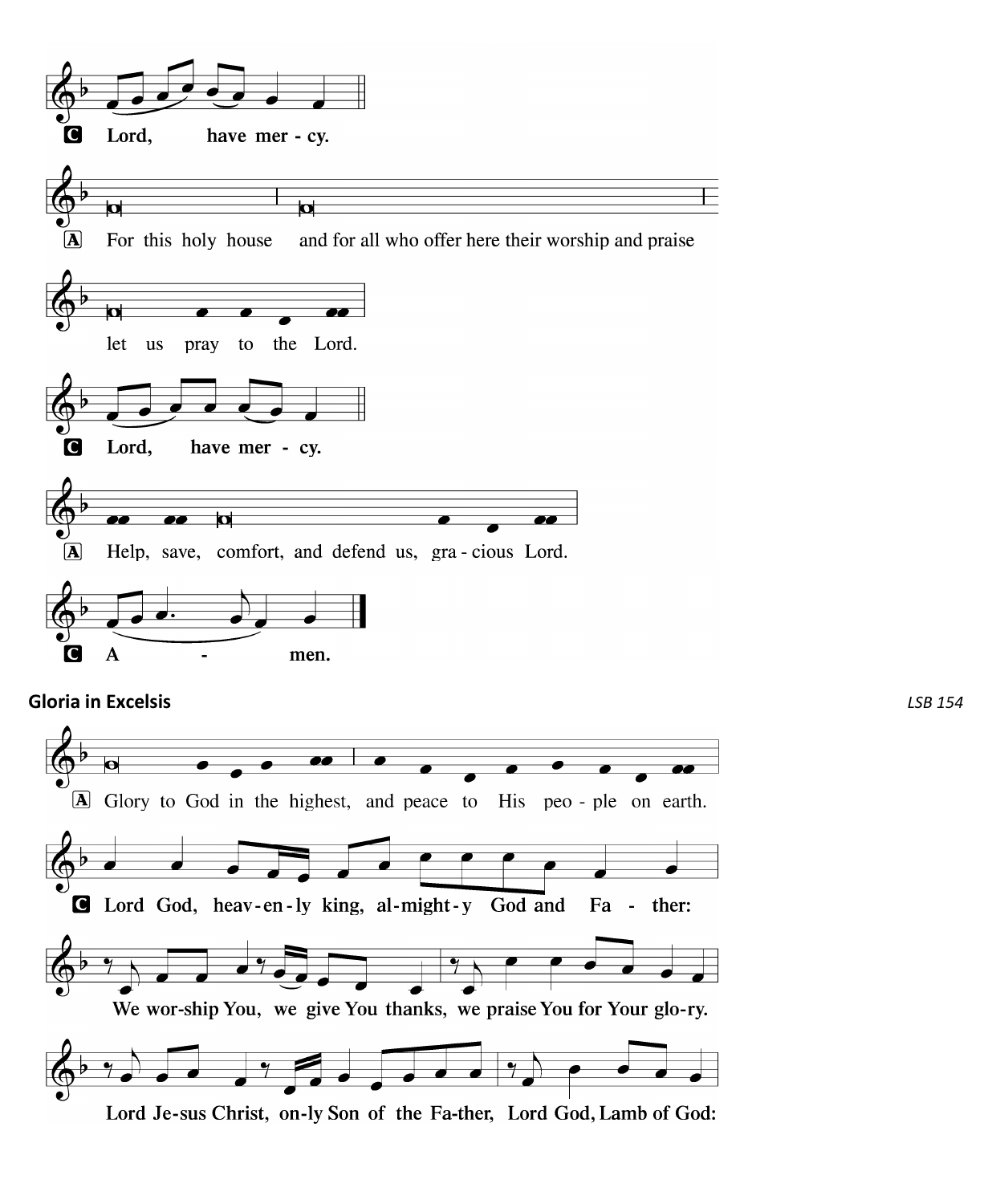

### **Salutation and Collect of the Day**

- $\mathbf{P}$  The Lord be with you.
- C **And also with you.**
- $\mathbf{P}$  Let us pray.

O Lord, keep Your family the Church continually in the true faith that, relying on the hope of Your heavenly grace, we may ever be defended by Your mighty power; through Jesus Christ, Your Son, our Lord, who lives and reigns with You and the Holy Spirit, one God, now and forever.

C **Amen.**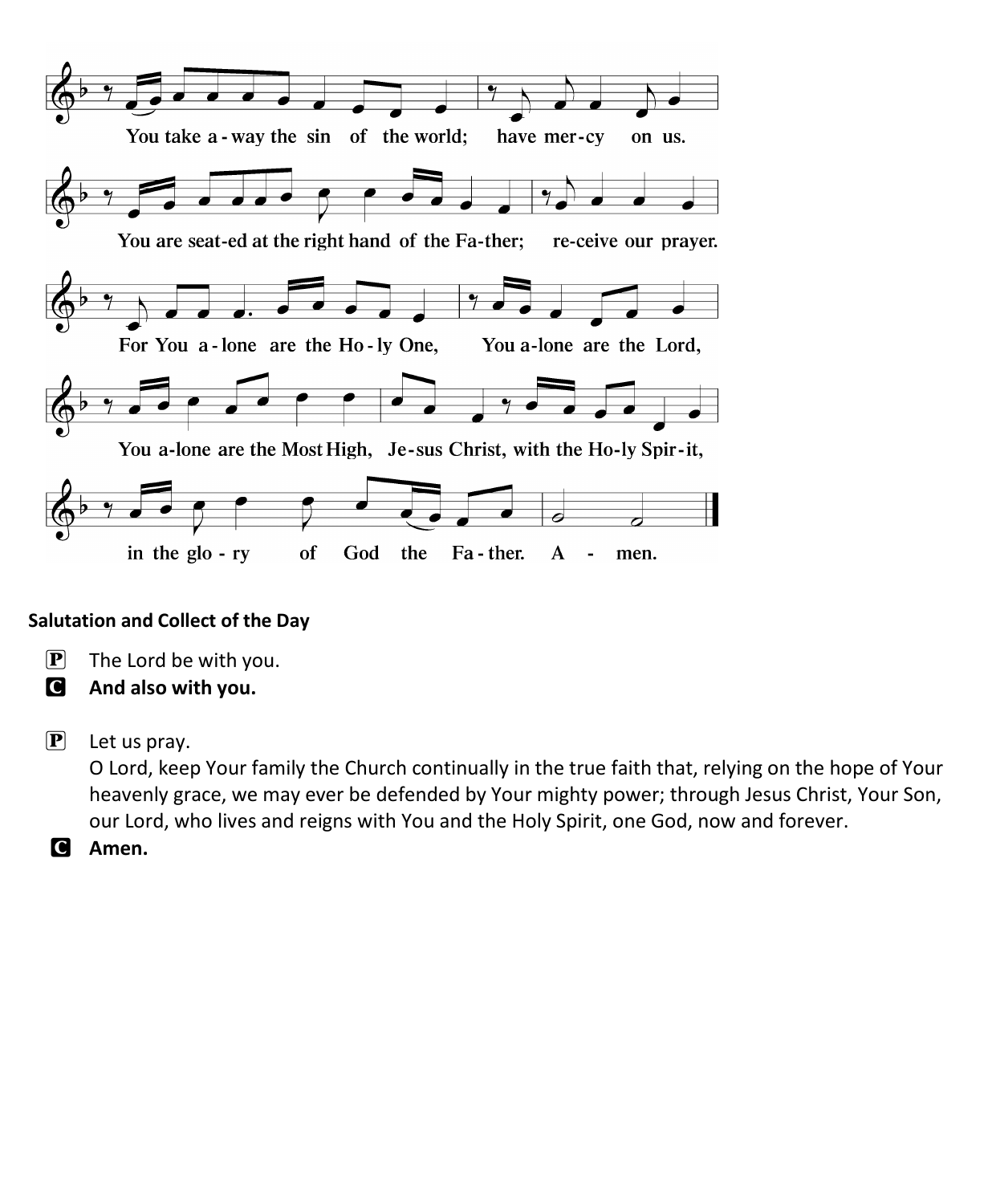*Listen! You nations of the world, listen to the word of the Lord. Announce it from coast to coast, declare it to distant islands.*

*The Lord who scattered Israel will gather His people again; and He will keep watch over them as a shepherd watches his flock.* 

*With shouts of joy they will come, their faces radiantly happy, for the Lord is so generous to them; He showers His people with gifts.* 

*Young women will dance for joy and men young and old will make merry. Like a garden refreshed by the rain, they will never be in want a- gain. Break into shouts of great joy: Jacob is free again! Teach nations to sing the song: "The Lord has saved His people!" - Jeremiah 31:7a, 10-13, para. John W. Arthur*

### **Old Testament Reading** *Isaiah 6:1–8*

<sup>1</sup>In the year that King Uzziah died I saw the Lord sitting upon a throne, high and lifted up; and the train of his robe filled the temple. <sup>2</sup>Above him stood the seraphim. Each had six wings: with two he covered his face, and with two he covered his feet, and with two he flew. <sup>3</sup>And one called to another and said:

"Holy, holy, holy is the LORD of hosts; the whole earth is full of his glory!"

<sup>4</sup>And the foundations of the thresholds shook at the voice of him who called, and the house was filled with smoke. <sup>5</sup>And I said: "Woe is me! For I am lost; for I am a man of unclean lips, and I dwell in the midst of a people of unclean lips; for my eyes have seen the King, the LORD of hosts!"

 $6$ Then one of the seraphim flew to me, having in his hand a burning coal that he had taken with tongs from the altar. <sup>7</sup>And he touched my mouth and said: "Behold, this has touched your lips; your guilt is taken away, and your sin atoned for."

<sup>8</sup>And I heard the voice of the Lord saying, "Whom shall I send, and who will go for us?" Then I said, "Here am I! Send me."

 $\overline{A}$  This is the Word of the Lord.

C **Thanks be to God.**

*Sit*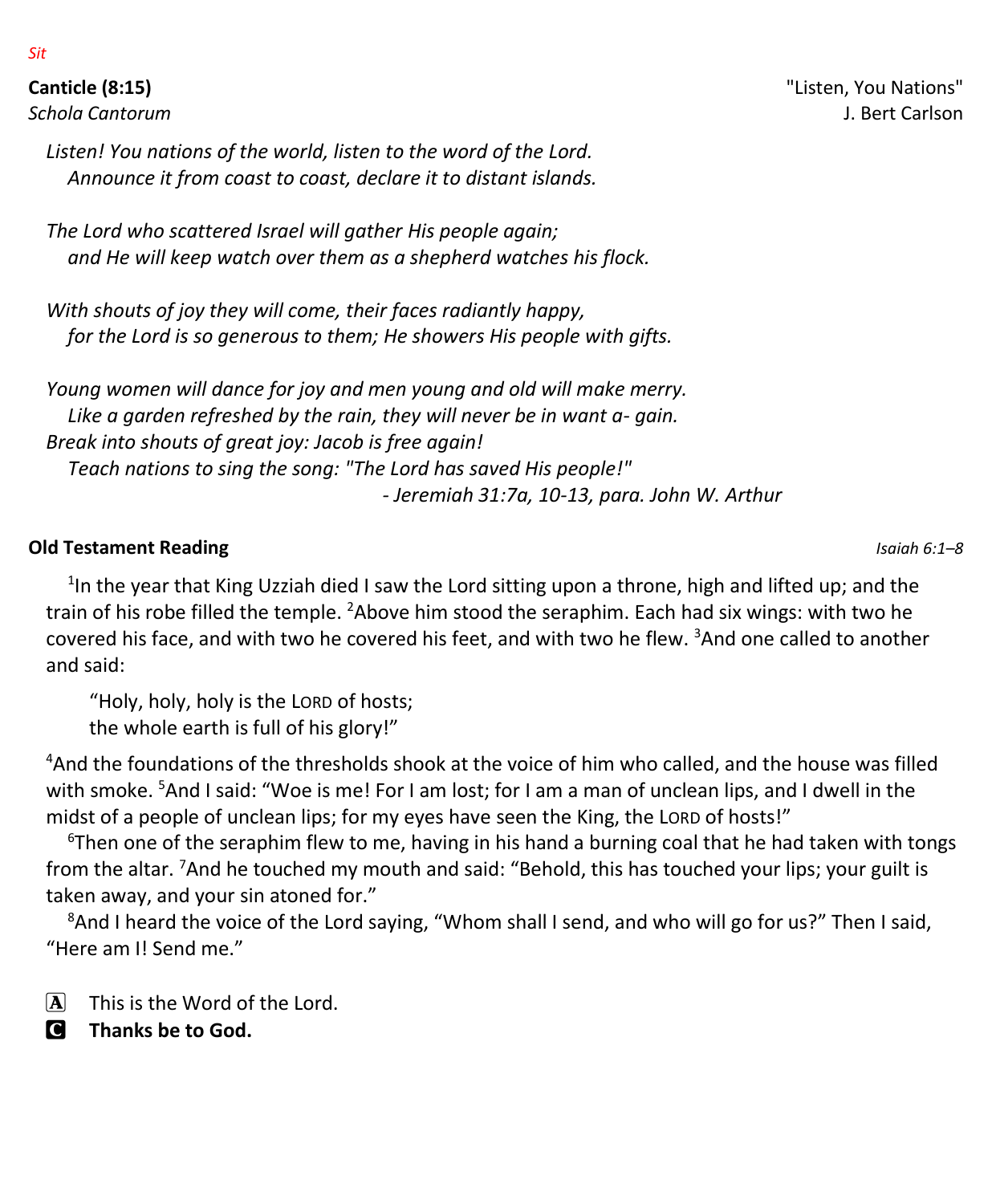## ANTIPHON

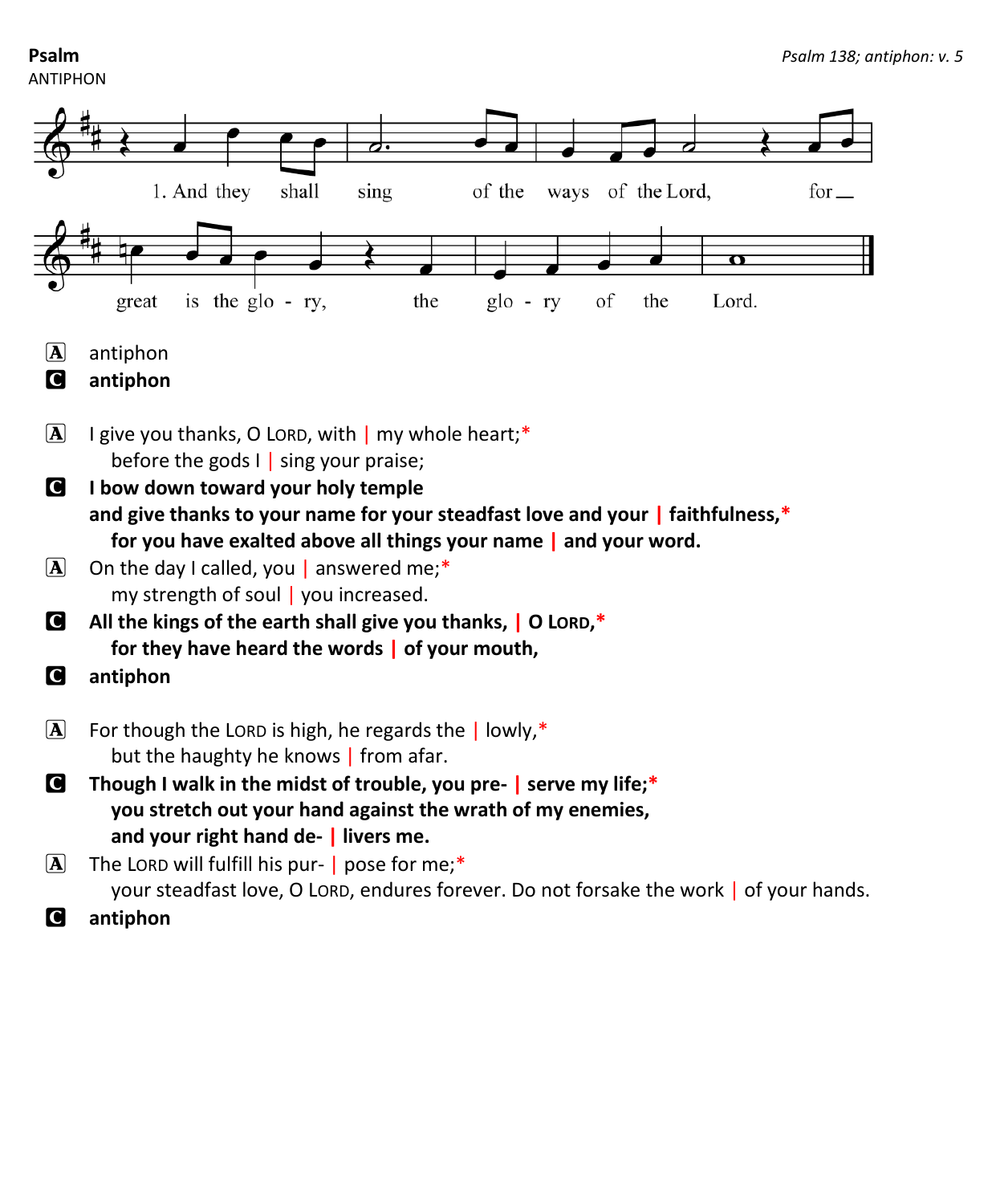Since you are eager for manifestations of the Spirit, strive to excel in building up the church.

<sup>13</sup>Therefore, one who speaks in a tongue should pray for the power to interpret.  $^{14}$ For if I pray in a tongue, my spirit prays but my mind is unfruitful. <sup>15</sup>What am I to do? I will pray with my spirit, but I will pray with my mind also; I will sing praise with my spirit, but I will sing with my mind also. <sup>16</sup>Otherwise, if you give thanks with your spirit, how can anyone in the position of an outsider say "Amen" to your thanksgiving when he does not know what you are saying?  $17$  For you may be giving thanks well enough, but the other person is not being built up.  $^{18}$  thank God that I speak in tongues more than all of you.  $19$ Nevertheless, in church I would rather speak five words with my mind in order to instruct others, than ten thousand words in a tongue.

 $^{20}$ Brothers, do not be children in your thinking. Be infants in evil, but in your thinking be mature.

 $\overline{A}$  This is the Word of the Lord.

C **Thanks be to God.**

### *Stand*

### **Alleluia and Verse** *Luke 5:10b*



C **Alleluias**

 $\mathbf{A}$  Do not be afraid; from now on you will be catching men.

C **Alleluias** 

### **Holy Gospel** *Luke 5:1–11*

 $\mathbf{P}$  The Holy Gospel according to St. Luke, the fifth chapter.



 $1$ On one occasion, while the crowd was pressing in on [Jesus] to hear the word of God, he was standing by the lake of Gennesaret, <sup>2</sup>and he saw two boats by the lake, but the fishermen had gone out of them and were washing their nets. <sup>3</sup>Getting into one of the boats, which was Simon's, he asked him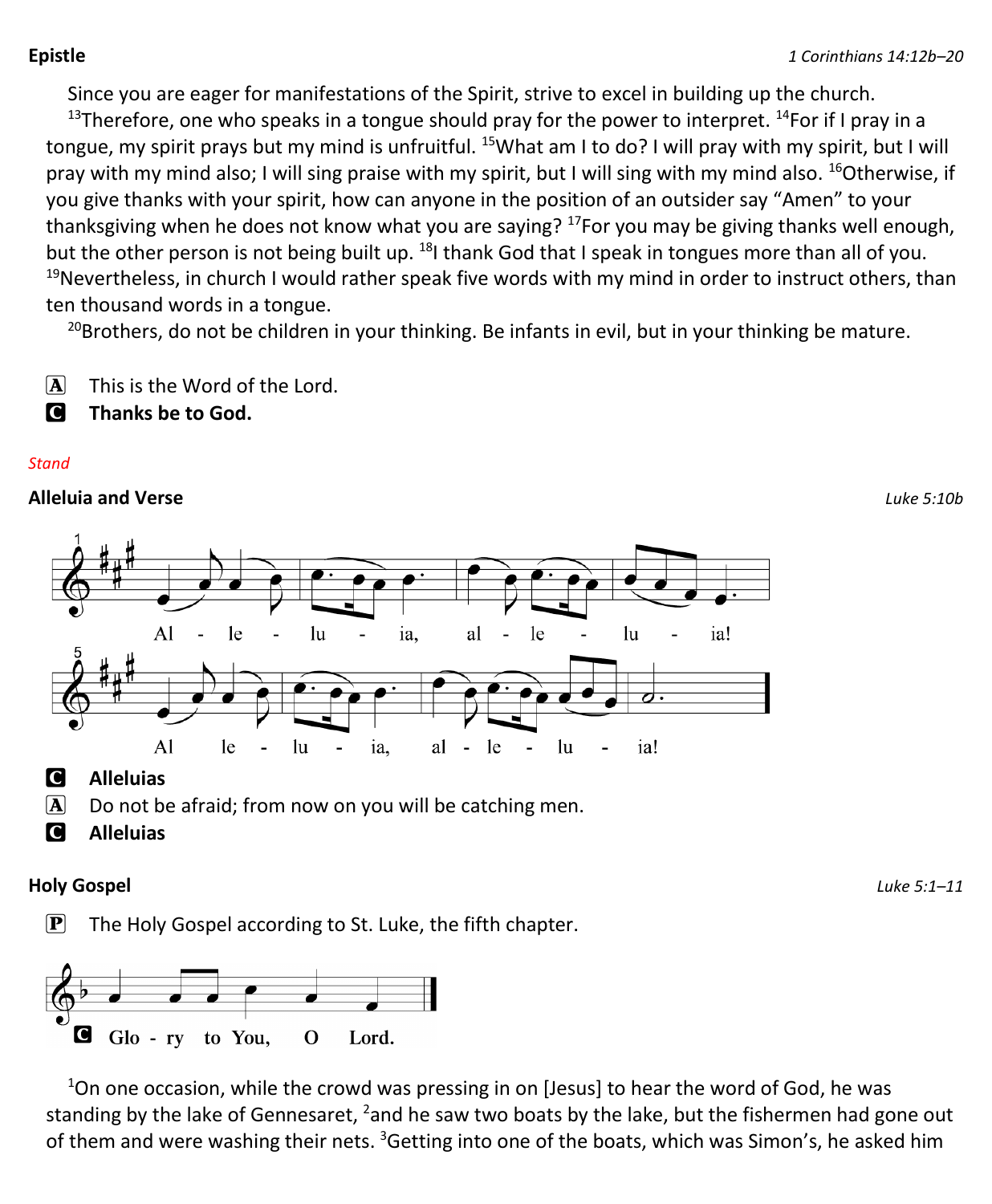to put out a little from the land. And he sat down and taught the people from the boat. <sup>4</sup>And when he had finished speaking, he said to Simon, "Put out into the deep and let down your nets for a catch." <sup>5</sup>And Simon answered, "Master, we toiled all night and took nothing! But at your word I will let down the nets." <sup>6</sup>And when they had done this, they enclosed a large number of fish, and their nets were breaking. <sup>7</sup>They signaled to their partners in the other boat to come and help them. And they came and filled both the boats, so that they began to sink. <sup>8</sup>But when Simon Peter saw it, he fell down at Jesus' knees, saying, "Depart from me, for I am a sinful man, O Lord." <sup>9</sup>For he and all who were with him were astonished at the catch of fish that they had taken,  $10$  and so also were James and John, sons of Zebedee, who were partners with Simon. And Jesus said to Simon, "Do not be afraid; from now on you will be catching men." <sup>11</sup>And when they had brought their boats to land, they left everything and followed him.

**P** This is the Gospel of the Lord.



### *Sit*

**Hymn of the Day** *LSB 398* "Hail to the Lord's Anointed"

### **Sermon**

### *Stand*

### **Nicene Creed**

C **I believe in one God, the Father Almighty, maker of heaven and earth and of all things visible and invisible.**

> **And in one Lord Jesus Christ, the only-begotten Son of God, begotten of His Father before all worlds,**

 **God of God, Light of Light,**

 **very God of very God,**

 **begotten, not made,**

 **being of one substance with the Father,**

 **by whom all things were made;**

 **who for us men and for our salvation came down from heaven**

 **and was incarnate by the Holy Spirit of the virgin Mary**

 **and was made man;**

 **and was crucified also for us under Pontius Pilate.**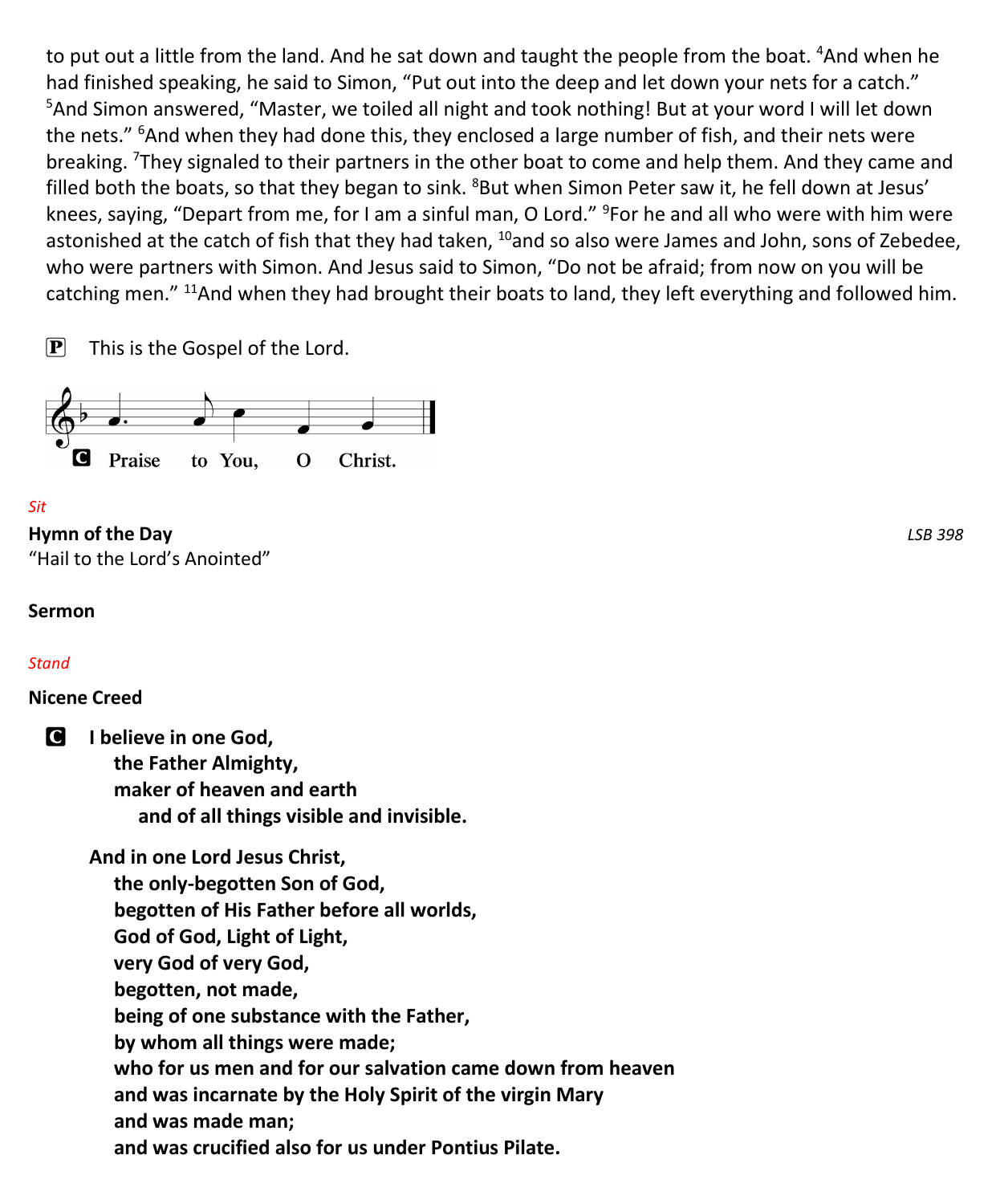**He suffered and was buried.**

 **And the third day He rose again according to the Scriptures**

 **and ascended into heaven**

 **and sits at the right hand of the Father.**

 **And He will come again with glory to judge both the living and the dead, whose kingdom will have no end.**

**And I believe in the Holy Spirit,**

 **the Lord and giver of life,**

 **who proceeds from the Father and the Son,**

 **who with the Father and the Son together is worshiped and glorified,**

 **who spoke by the prophets.**

 **And I believe in one holy Christian and apostolic Church,**

 **I acknowledge one Baptism for the remission of sins,**

 **and I look for the resurrection of the dead**

and the life  $\pm$  of the world to come. Amen.

**Prayer of the Church**

**Offertory** *LSB 159*C What shall I ren-der to the Lord for all His ben-e-fits to me? I will of - fer the sac-ri-fice of thanks-giv - ing and will call of the Lord. on the name I will take the cup of sal-A va - tion and will call on the name of the Lord. I will pay my vows to the Lord now in the pres-ence of all His peo-ple, in the courts of the Lord's house, in the midst of you, O Je - ru - sa-lem.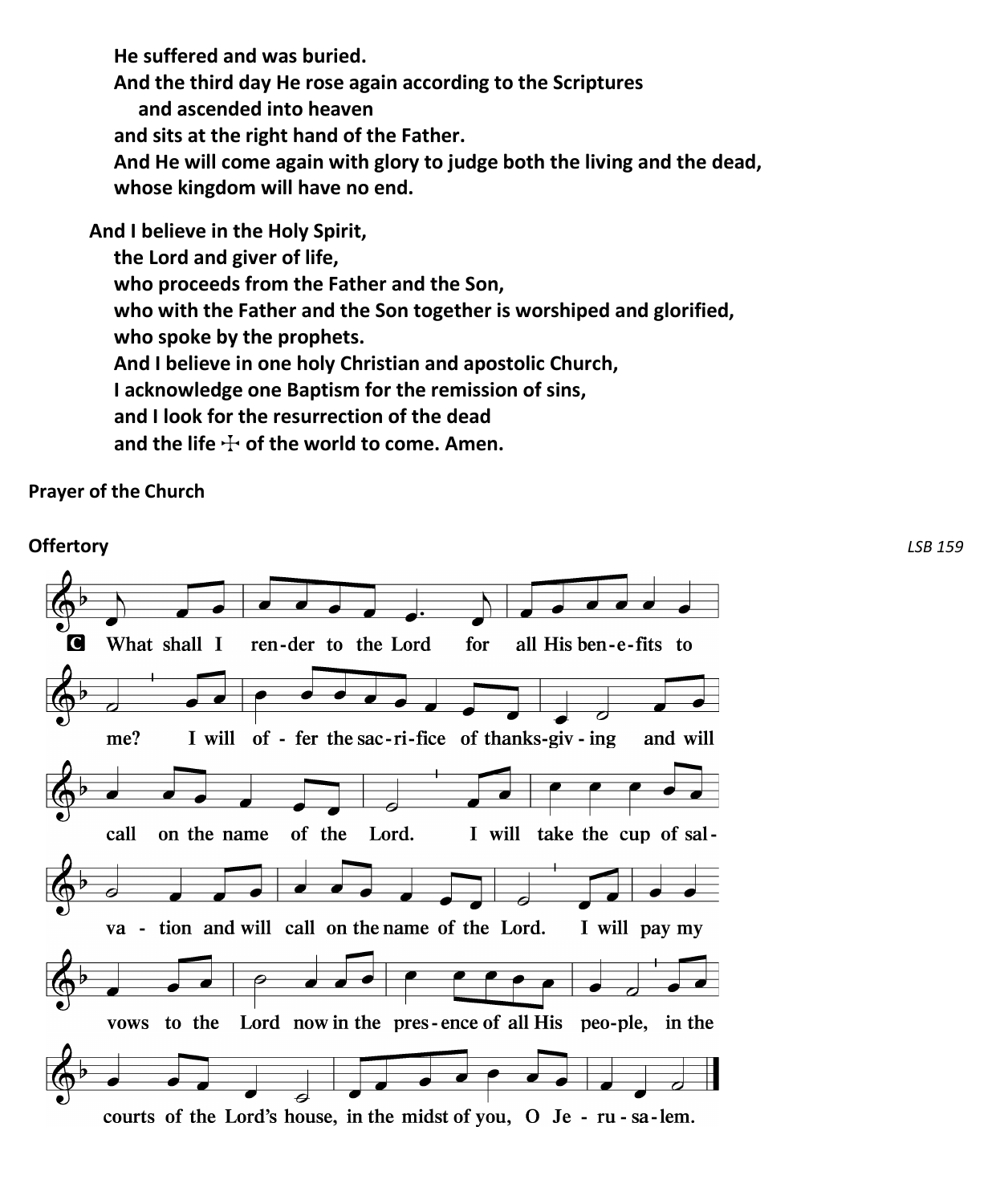### **Preface** *LSB 160*

- $\left| \mathbf{P} \right|$  The Lord be with you.
- C **And also with you.**
- $\left| \mathbf{P} \right|$  Lift up your hearts.
- **C** We lift them to the Lord.
- $\mathbf{P}$  Let us give thanks to the Lord, our God.
- C **It is right to give Him thanks and praise.**
- $\mathbf{P}$  It is truly good, right, and salutary that we should at all times and in all places give thanks to You, holy Lord, almighty Father, everlasting God, through Jesus Christ, our Lord; for what had been hidden from before the foundation of the world You have made known to the nations in Your Son. In Him, being found in the substance of our mortal nature, You have manifested the fullness of Your glory. Therefore with angels and archangels and with all the company of heaven we laud and magnify Your glorious name, evermore praising You and saying:



### **Prayer of Thanksgiving** *LSB 161*

 $\mathbf{P}$  Blessed are You, Lord of heaven and earth, for You have had mercy on those whom You created and sent Your only-begotten Son into our flesh to bear our sin and be our Savior. With repentant joy we receive the salvation accomplished for us by the all-availing sacrifice of His body and His blood on the cross.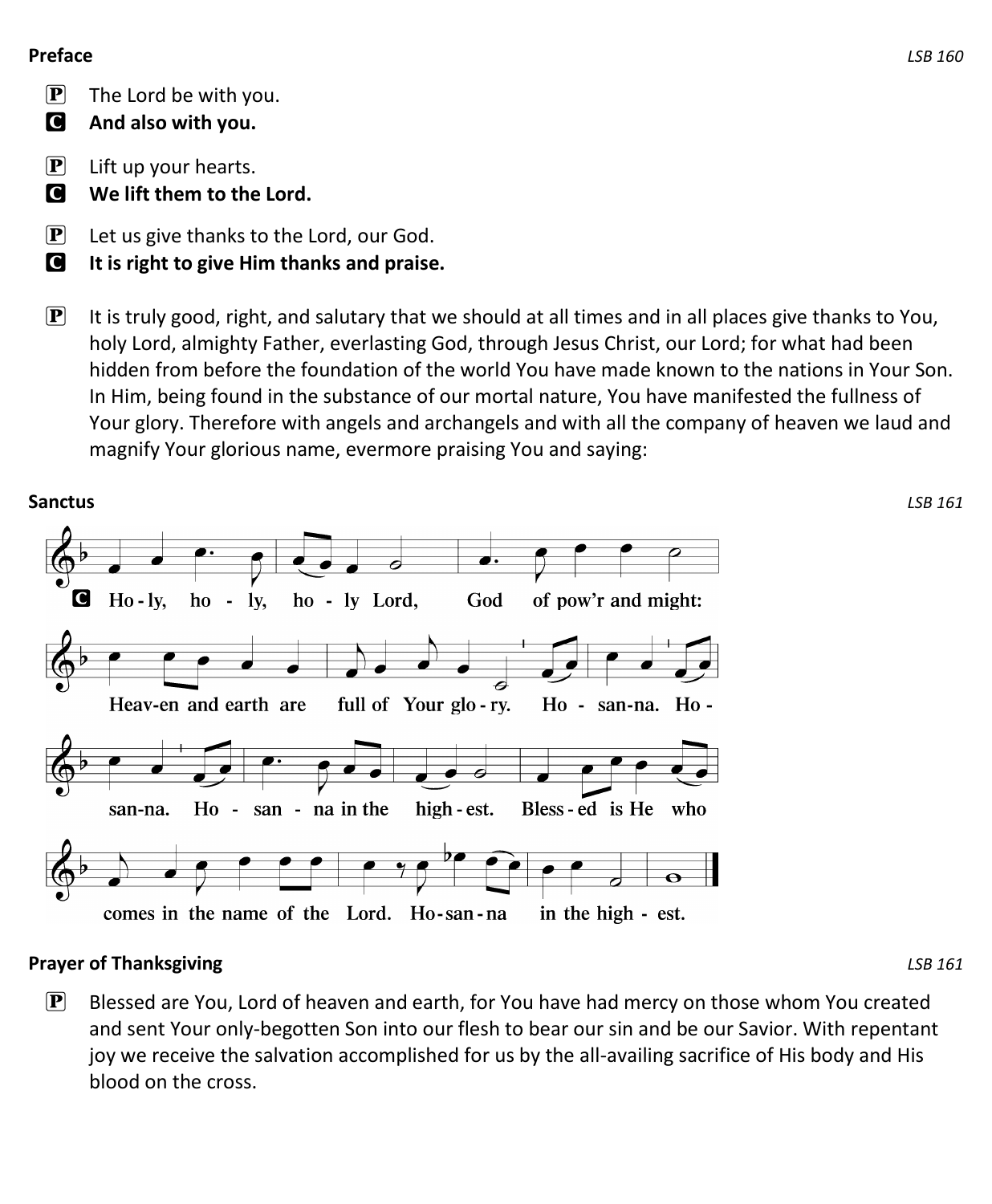Gathered in the name and the remembrance of Jesus, we beg You, O Lord, to forgive, renew, and strengthen us with Your Word and Spirit. Grant us faithfully to eat His body and drink His blood as He bids us do in His own testament. Gather us together, we pray, from the ends of the earth to celebrate with all the faithful the marriage feast of the Lamb in His kingdom, which has no end. Graciously receive our prayers; deliver and preserve us. To You alone, O Father, be all glory, honor, and worship, with the Son and the Holy Spirit, one God, now and forever.

C **Amen.**

### **Lord's Prayer**

C **Our Father who art in heaven, hallowed be Thy name, Thy kingdom come, Thy will be done on earth as it is in heaven; give us this day our daily bread; and forgive us our trespasses as we forgive those who trespass against us; and lead us not into temptation, but deliver us from evil. For Thine is the kingdom and the power and the glory forever and ever. Amen.**

### **The Words of Our Lord**

 $\mathbb{P}$  Our Lord Jesus Christ, on the night when He was betrayed, took bread, and when He had given thanks, He broke it and gave it to the disciples and said: "Take, eat; this is My  $+$  body, which is given for you. This do in remembrance of Me."

In the same way also He took the cup after supper, and when He had given thanks, He gave it to them, saying: "Drink of it, all of you; this cup is the new testament in My  $\pm$  blood, which is shed for you for the forgiveness of sins. This do, as often as you drink it, in remembrance of Me."

### **Pax Domini** *LSB 163*

- $\mathbf{P}$  The peace of the Lord be with you always.
- C **Amen.**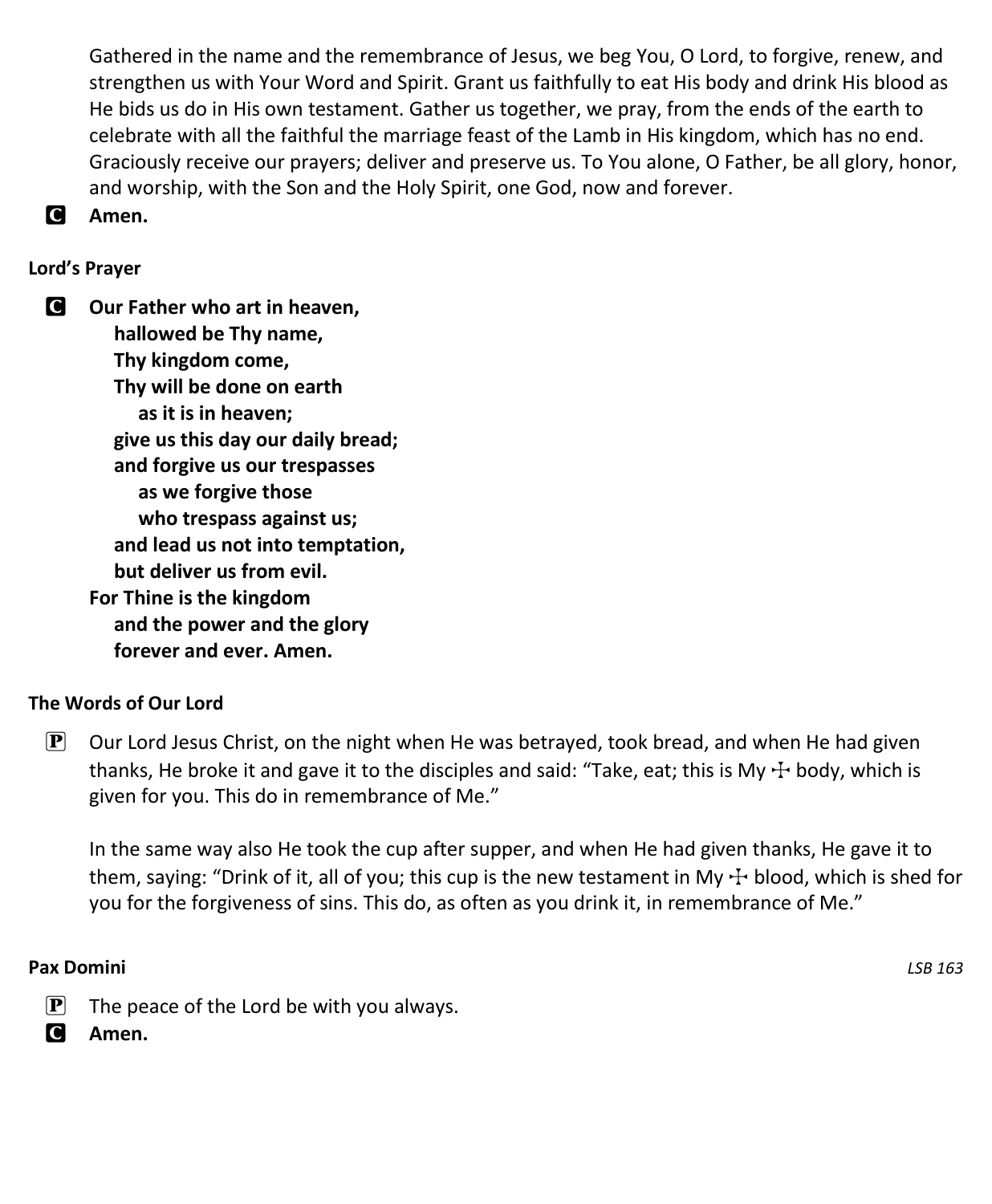

#### *Sit*

## **Communion Hymn** *LSB 960*

"Isaiah, Mighty Seer in Days of Old"

### **Communion Hymn** *LSB 907*

"God Himself Is Present"

### **Communion Hymn** *LSB 795*

"Voices Raised to You We Offer"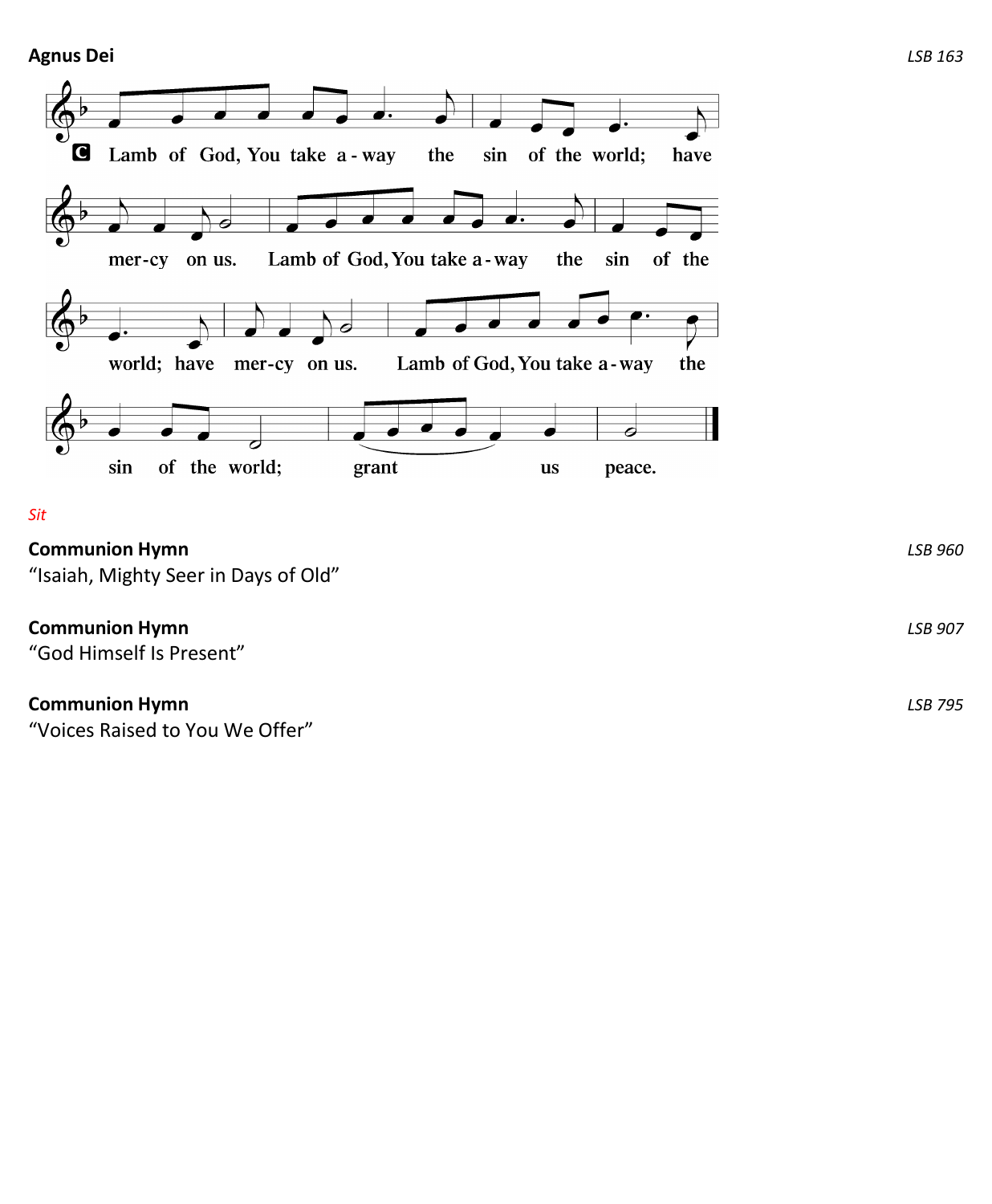#### *Stand*

### **Nunc Dimittis** *LSB 165*



### **Post-Communion Collect**

 $\mathbf{A}$  Let us pray.

O God the Father, the fountain and source of all goodness, who in loving-kindness sent Your onlybegotten Son into the flesh, we thank You that for His sake You have given us pardon and peace in this Sacrament, and we ask You not to forsake Your children but always to rule our hearts and minds by Your Holy Spirit that we may be enabled constantly to serve You; through Jesus Christ, Your Son, our Lord, who lives and reigns with You and the Holy Spirit, one God, now and forever.

C **Amen.**

### **Benediction**

- $\boxed{\mathbf{P}}$  The Lord bless you and keep you. The Lord make His face shine on you and be gracious to you. The Lord look upon you with favor and  $+$  give you peace.
- C **Amen.**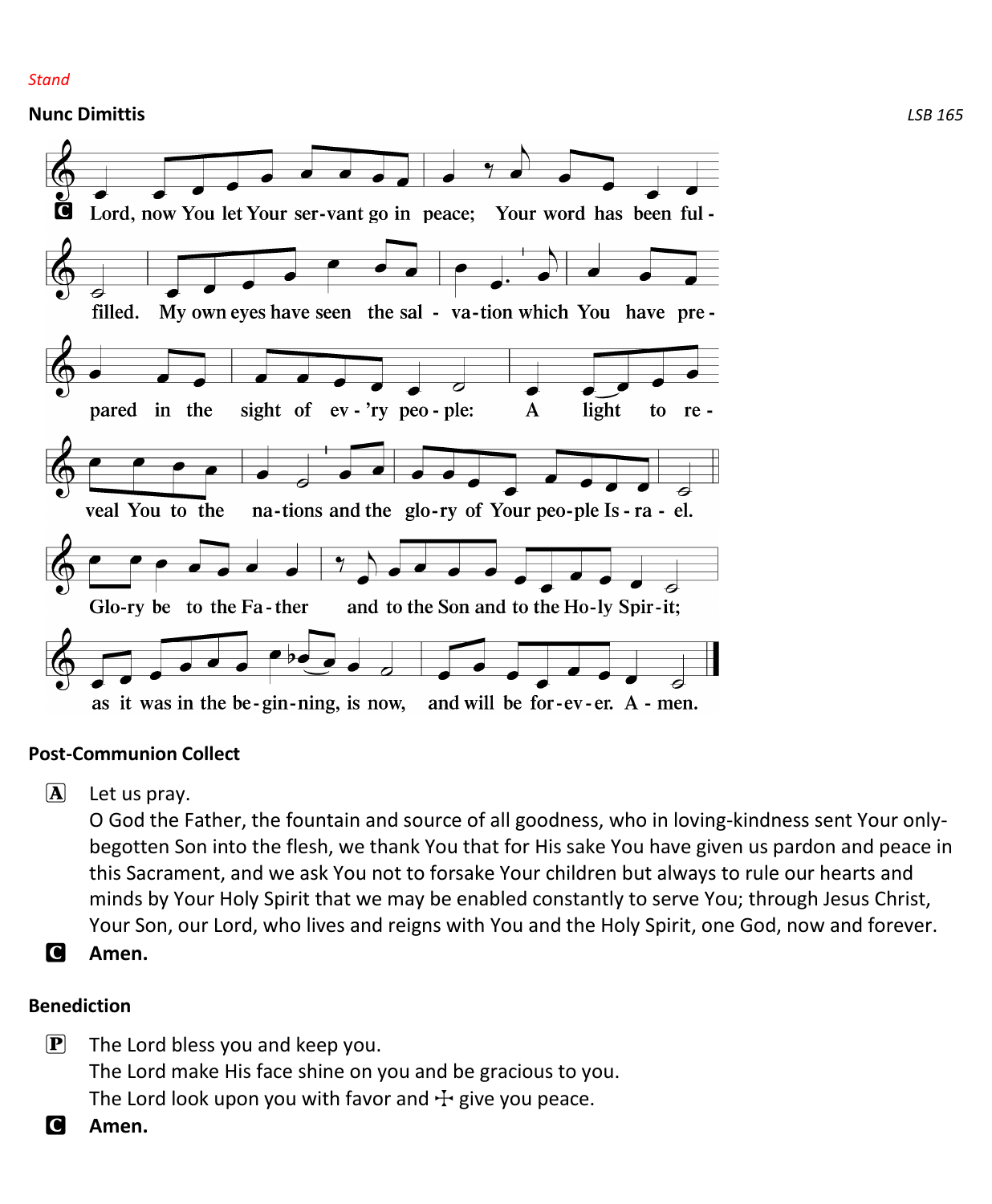### **Closing Hymn** *LSB 856*

"O Christ, Who Called the Twelve"



Text: © 1993 GIA Publications, Inc. Used by permission: LSB Hymn License no. 110003501 Tune: Public domain

#### **Acknowledgments**

Divine Service, Setting One from Lutheran Service Book

Psalm 138 antiphon setting by Stephen R. Johnson. © 2007 Liturgy Solutions, Inc. All rights reserved. Unless otherwise indicated, Scripture quotations are from the ESV® Bible (The Holy Bible, English Standard Version®), copyright

© 2001 by Crossway, a publishing ministry of Good News Publishers. Used by permission. All rights reserved. Created by Lutheran Service Builder © 2022 Concordia Publishing House.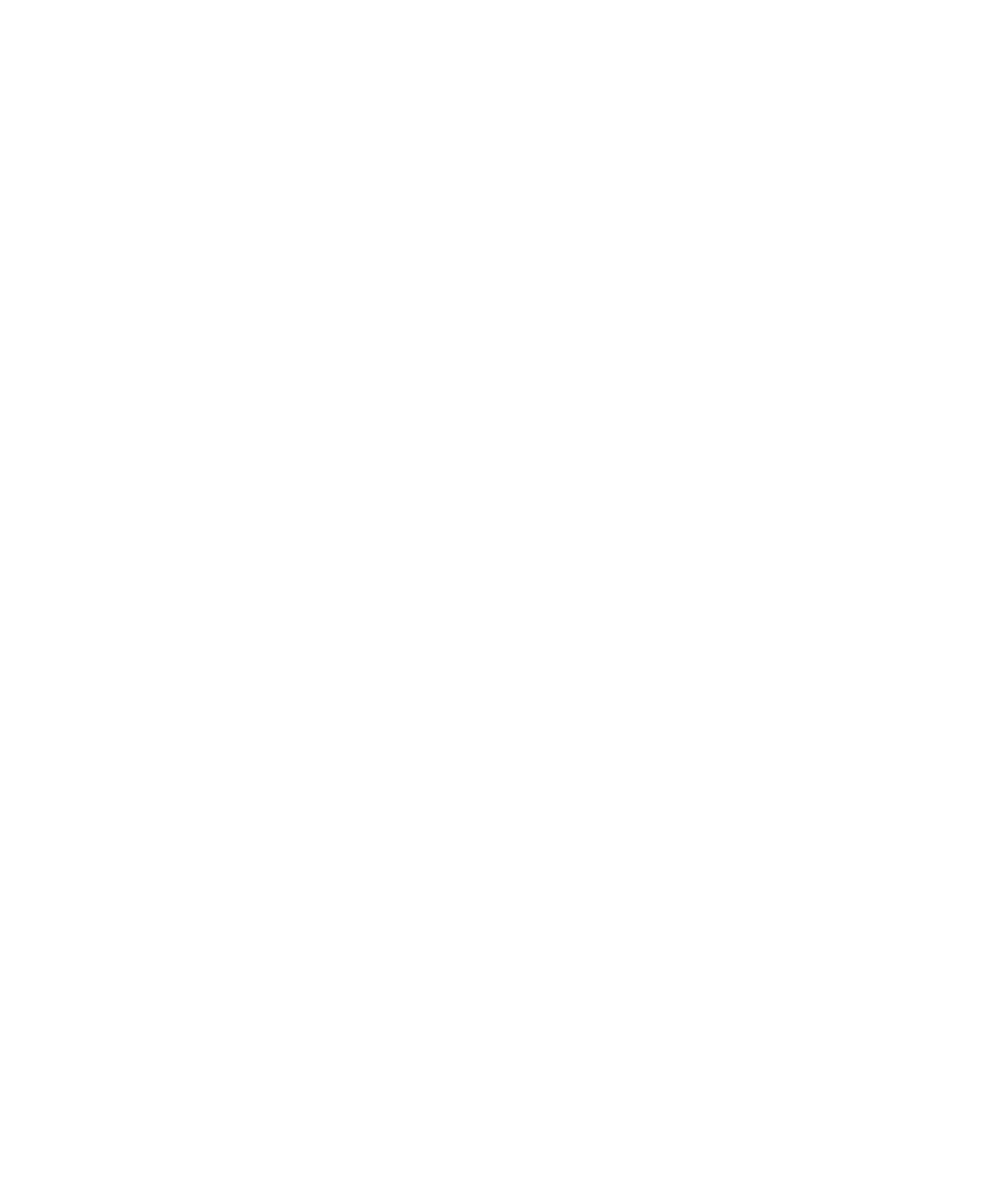# Family Altar

Village Lutheran Church – Ladue, Missouri A resource for families gathered around God's Word

The Week of Feb 6-12, 2022 Preparing for  $6<sup>th</sup>$  Sunday after Epiphany (Feb 13)

**Sunday:** Reflect upon the sermon & service

**Monday:** Old Testament – *Jeremiah 17:5-8*  Who is cursed? (v. 5) What is he like? (v. 6) Who is blessed? (v. 7) What is he like? (v. 8)

### **Tuesday:** Epistle – *1 Corinthians 15:12-20* If Christ is not raised from the dead, what is true? (v. 14) If Christ is not raised, what else is true? (v. 18) What in fact is true? (v. 20)

**Wednesday:** Gospel – *Luke 6:17-26*  Who is blessed? (vv. 20-22) Why rejoice amid persecution? (v. 23) To whom does Jesus speak woes? (vv. 24-26)

### **Thursday:** *Psalm 1*

Who is blessed? (vv. 1-2). What is he like? (v. 3) What are the wicked like? (v. 4) What does the LORD know?

**Friday:** Small Catechism – Lord's Prayer – Introduction What does God tenderly invite you to believe? Because of this, what can you do with boldness and confidence?

**Saturday:** Hymn – Songs of Thankfulness and Praise (LSB 394) List all that Jesus was manifested to be in stanza two. List all that Jesus was manifested to be in stanza three. What grace do we ask of the Lord in stanza five?

Our Family's Prayers: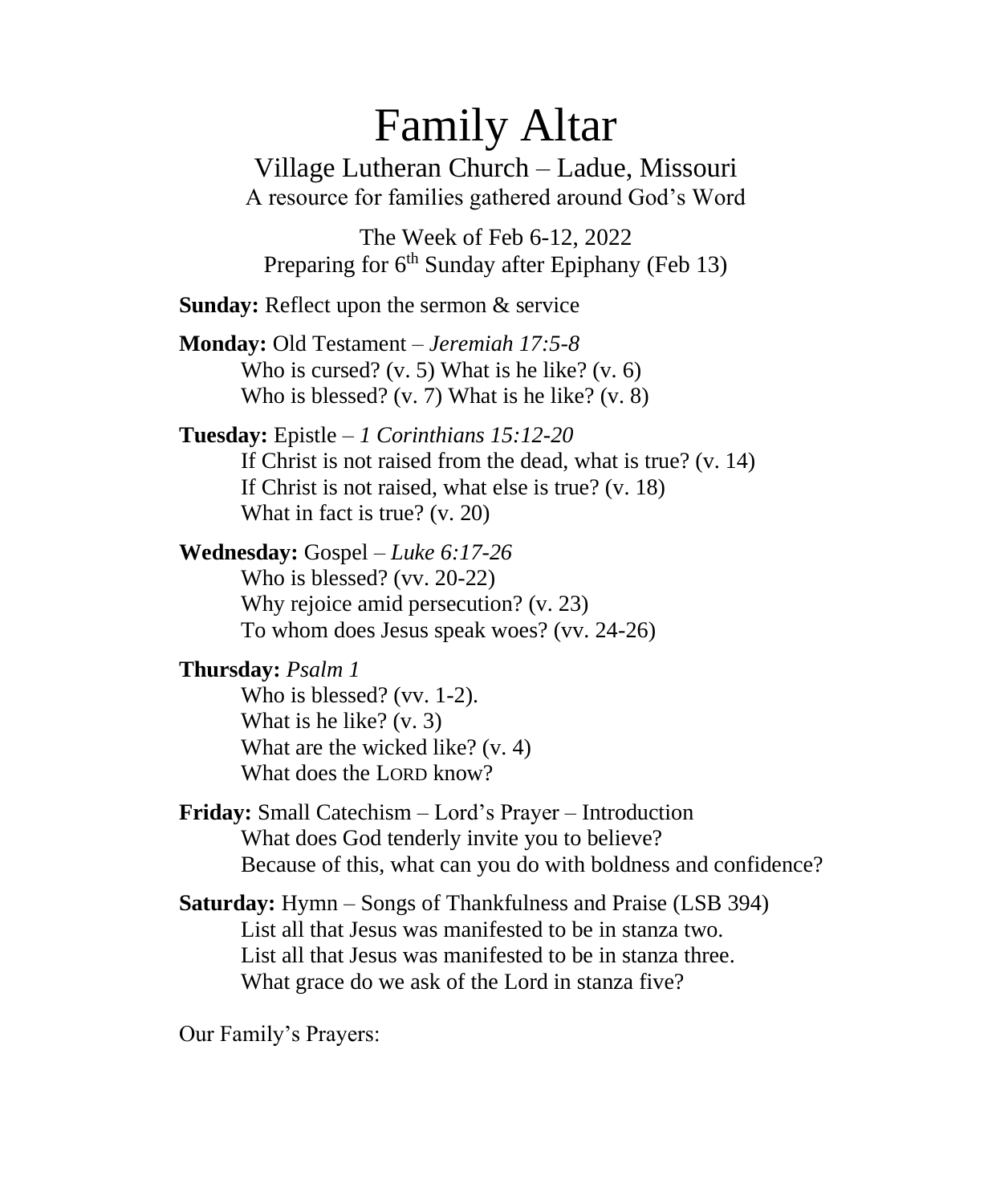**Seasonal Insight:** Green is upon the altar during the season of Epiphany as we rejoice that the Spirit brings growth to the Church as the Gospel goes forth to all peoples.

**From the Elders - Divine Service by Telephone - Bulletin -** Some of you use the telephone to listen to our services. Beginning in February, please dial our new number: 314.332.2545. You will be immediately connected to the service. Separately, the Elders have agreed to test a new bulletin format. Let us know what you think of it. It is a hybrid of our current bulletins. This hybrid includes the music notation for hymns sung while standing and only hymn numbers for those sung while sitting. It also includes the full liturgy.

**Katie Luther League:** All women of Village are invited to join us Saturday, February 12 for Katie Luther League. We will meet at 9:30 AM in the fellowship hall for a devotion, a brief business meeting, fellowship, and a special service project. Want to know more about Katie Luther League or LWML? Contact Hannah at katielutherleague!gmail.com.

**Call Committee Update:** We are very close to having the top 5 names to you. We appreciate your prayers as we come close to finalizing this process.

**Village on KFUO:** Village's 10:45am Sunday Divine Service will air on KFUO AM850 through February. Members are invited to sponsor a Sunday broadcast anonymously or in memory/honor of a loved one. Cost is \$150. Call the church office to reserve your Sunday.

**Lutheran Resale Shop**: We are pleased to announce that we have just donated \$15,000 to our charities, Lutheran Family and Children's Services and Lutheran Senior Services. In fiscal year October 2020 to September 2021 we donated \$28,000. Amazing!! To God be the Glory! You, our wonderful customers, have made this possible. Thank you for donating here and for shopping with us. We sell items all the way from collectibles and furniture to clothing and crafts and to very tiny items worth 10 cents. We are truly a unique and one of a kind Shop. We have a request: We are in great need of volunteers for weekly or monthly help, including hanging clothing, folding linens, pricing new donations, sales, etc. Some jobs can easily be sit down jobs. Please call Monday through Saturday, 10 am to 3 pm and let us know when you can help. 314-389-9970. We are at 6701 W. Florissant.

**Christ for You this Week on KFUO AM850 & kfuo.org:** Study "the article on which the church stands or fall" – Article IV of the Augsburg Confession on Concord Matters (2/12 at 10:00 a.m.), study Luke 7-8 on Sharper Iron (weekdays at 8:00 a.m.), and study Matthew 14-16 on Thy Strong Word (weekdays at 11:00 a.m.). Find these programs on demand at kfuo.org or on the KFUO Radio app!

**Stewardship Thought— Luke 5:5 – "And Simon answered, 'Master, we toiled all night and took nothing! But at your word I will let down the nets.'** " In Peter's words there are both exasperation and trust. He's tired. He tried his best and failed. But he is still ready to trust God's Word – and act on it. Our stewardship is also a matter of trusting God's Word and acting on it.